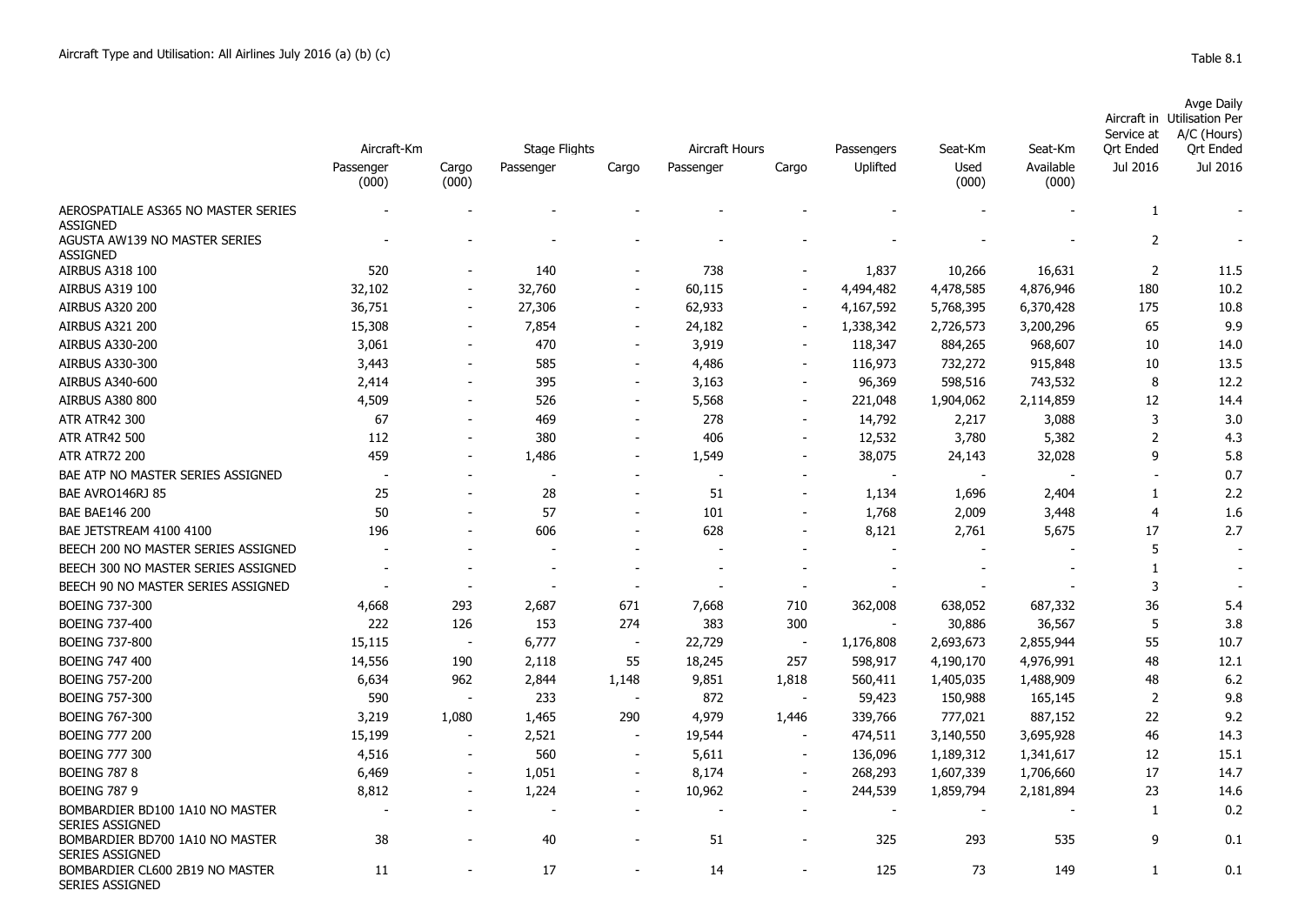|                                                           |                          |                          |                      |                          |                          |                          |            |               |                    | Service at     | Aircraft in Utilisation Per<br>A/C (Hours) |
|-----------------------------------------------------------|--------------------------|--------------------------|----------------------|--------------------------|--------------------------|--------------------------|------------|---------------|--------------------|----------------|--------------------------------------------|
|                                                           | Aircraft-Km              |                          | <b>Stage Flights</b> |                          | Aircraft Hours           |                          | Passengers | Seat-Km       | Seat-Km            | Ort Ended      | Ort Ended                                  |
|                                                           | Passenger<br>(000)       | Cargo<br>(000)           | Passenger            | Cargo                    | Passenger                | Cargo                    | Uplifted   | Used<br>(000) | Available<br>(000) | Jul 2016       | Jul 2016                                   |
| BRITTEN NORMAN BN2A III                                   | 22                       |                          | 268                  | $\overline{\phantom{a}}$ | 151                      | $\overline{\phantom{a}}$ | 2,742      | 242           | 335                | 3              | 1.6                                        |
| BRITTEN NORMAN BN2A UNDESIGNATED<br><b>MASTER SERIES</b>  | 18                       | $\overline{a}$           | 491                  |                          | 127                      | $\overline{\phantom{a}}$ | 1,925      | 93            | 141                | $\overline{2}$ | 2.1                                        |
| CANADAIR CL600 2B16 600                                   | 144                      |                          | 93                   | $\overline{\phantom{0}}$ | 186                      |                          | 335        | 542           | 1,824              | 7              | 0.6                                        |
| CESSNA 525 NO MASTER SERIES ASSIGNED                      | $\overline{\phantom{a}}$ |                          | $\sim$               |                          | $\overline{\phantom{a}}$ |                          | $\sim$     | $\sim$        |                    |                |                                            |
| DASSAULT FALCON 2000 NO MASTER<br><b>SERIES ASSIGNED</b>  | 32                       |                          | 27                   |                          | 41                       |                          | 82         | 97            | 457                | 5              | 0.2                                        |
| DASSAULT FALCON 7X NO MASTER SERIES<br><b>ASSIGNED</b>    | 1                        |                          | 2                    |                          | 2                        |                          | 4          | 1             | 9                  | 4              | 0.2                                        |
| DASSAULT FALCON 900EX NO MASTER<br><b>SERIES ASSIGNED</b> | 11                       | $\overline{\phantom{a}}$ | 21                   | $\overline{\phantom{a}}$ | 14                       | $\overline{\phantom{a}}$ | 72         | 46            | 144                | 3              | 0.2                                        |
| DE HAVILLAND DHC6 400                                     | 48                       | $\blacksquare$           | 290                  | $\overline{\phantom{a}}$ | 265                      | $\overline{\phantom{a}}$ | 3,075      | 534           | 745                | 3              | 2.9                                        |
| DE HAVILLAND DHC8 400                                     | 4,419                    |                          | 10,124               | $\overline{\phantom{a}}$ | 12,309                   | $\overline{\phantom{a}}$ | 553,799    | 255,232       | 344,665            | 51             | 7.5                                        |
| <b>DORNIER 228 200</b>                                    | 32                       | $\blacksquare$           | 355                  | $\overline{\phantom{a}}$ | 172                      | $\overline{\phantom{a}}$ | 3,865      | 365           | 588                | 3              | 1.2                                        |
| DORNIER 328 NO MASTER SERIES<br><b>ASSIGNED</b>           | 140                      | $\overline{\phantom{0}}$ | 345                  | $\overline{\phantom{a}}$ | 426                      | $\blacksquare$           | 6,370      | 2,657         | 4,354              | 4              | 3.9                                        |
| <b>EMBRAER EMB135 NO MASTER SERIES</b><br><b>ASSIGNED</b> | 341                      | $\overline{\phantom{a}}$ | 565                  | $\overline{\phantom{a}}$ | 721                      | $\overline{\phantom{a}}$ | 10,362     | 6,439         | 12,183             | 5              | 4.5                                        |
| <b>EMBRAER EMB145 NO MASTER SERIES</b><br><b>ASSIGNED</b> | 1,319                    |                          | 1,850                | $\overline{\phantom{a}}$ | 2,685                    |                          | 38,356     | 39,298        | 64,693             | 18             | 5.3                                        |
| EMBRAER ERJ170 100                                        | 703                      | $\overline{\phantom{a}}$ | 907                  | $\blacksquare$           | 1,432                    | $\overline{\phantom{a}}$ | 55,241     | 43,067        | 53,412             | 18             | 6.3                                        |
| EMBRAER ERJ170 200                                        | 1,268                    | $\overline{\phantom{a}}$ | 1,805                | $\overline{\phantom{a}}$ | 2,690                    | $\overline{\phantom{a}}$ | 117,373    | 85,538        | 111,549            |                |                                            |
| EMBRAER ERJ190 200                                        | 3,338                    |                          | 3,700                | $\overline{\phantom{a}}$ | 6,226                    | $\overline{\phantom{a}}$ | 300,858    | 277,373       | 352,211            | 23             | 7.9                                        |
| <b>GULFSTREAM GV NO MASTER SERIES</b><br><b>ASSIGNED</b>  | 56                       |                          | 19                   | $\blacksquare$           | 73                       | ٠                        | 93         | 286           | 973                | 7              | 0.4                                        |
| <b>GULFSTREAM GVI NO MASTER SERIES</b><br><b>ASSIGNED</b> | 24                       |                          | 8                    | $\overline{\phantom{a}}$ | 28                       | $\overline{\phantom{a}}$ | 23         | 39            | 276                | $\overline{2}$ | 0.3                                        |
| LEARJET 45 NO MASTER SERIES ASSIGNED                      |                          |                          |                      |                          |                          |                          |            |               |                    | 3              |                                            |
| LEARJET 60 NO MASTER SERIES ASSIGNED                      |                          |                          |                      |                          |                          |                          |            |               |                    | 1              |                                            |
| RAYTHEON HAWKER 1000                                      |                          |                          |                      |                          |                          |                          |            |               |                    | $\mathbf{1}$   |                                            |
| RAYTHEON HAWKER 800                                       |                          |                          |                      |                          |                          |                          |            |               |                    | $\overline{1}$ |                                            |
| SAAB 2000 NO MASTER SERIES ASSIGNED                       | 675                      | $\overline{\phantom{a}}$ | 1,731                | $\overline{\phantom{a}}$ | 1,894                    | $\overline{\phantom{a}}$ | 34,110     | 21,485        | 33,728             | 14             | 5.2                                        |
| SAAB 340 NO MASTER SERIES ASSIGNED                        | 469                      |                          | 1,725                | $\overline{\phantom{a}}$ | 1,652                    |                          | 37,707     | 11,033        | 15,692             | 15             | 3.5                                        |
| Total                                                     | 192,124                  | 2,651                    | 119,078              | 2,438                    | 308,290                  | 4,531                    | 16,019,026 | 35,567,093    | 40,281,974         | 1,028          | 9.2                                        |

Avge Daily